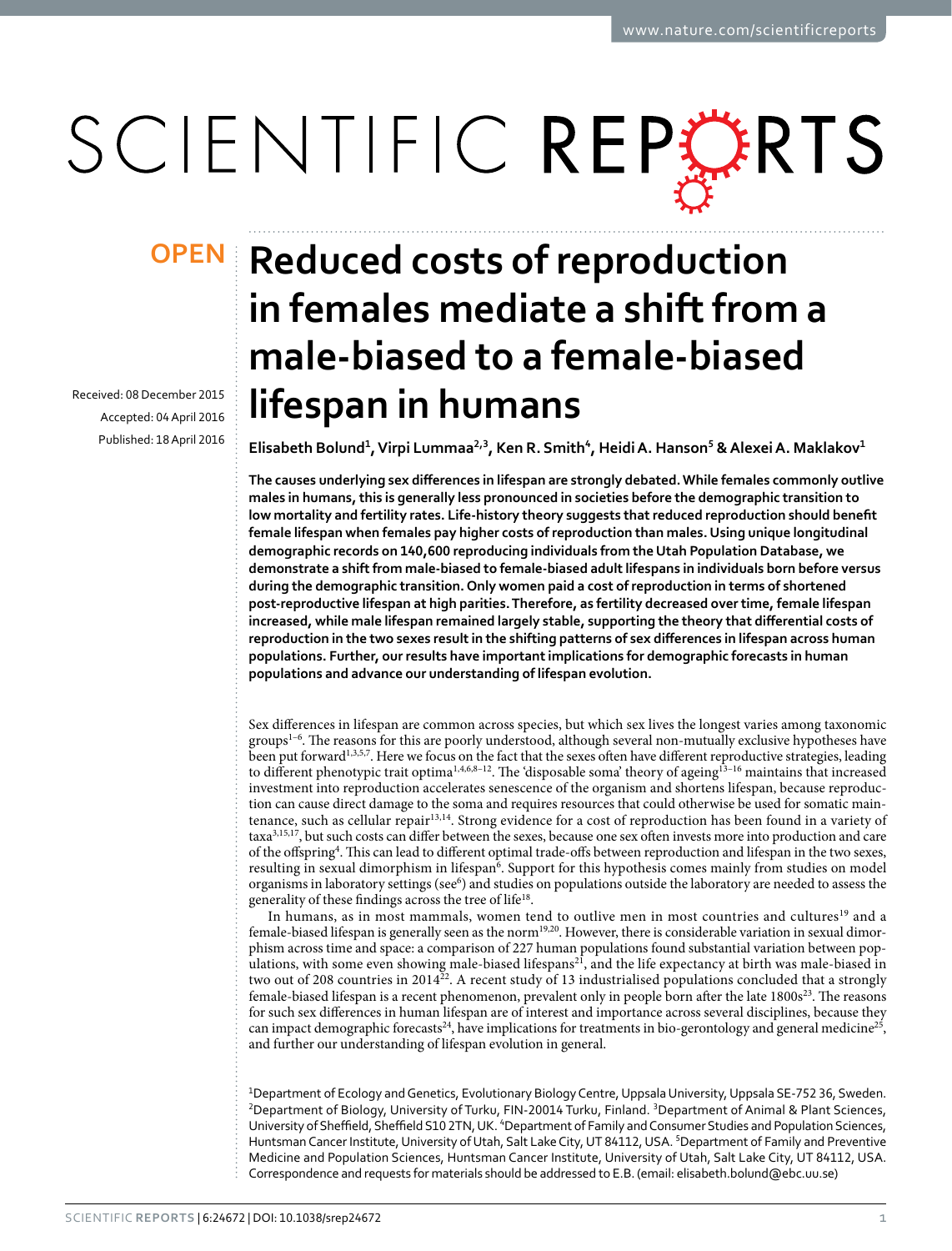One little considered explanation for such variation in sex differences in human lifespan is the differing costs of reproduction affecting females and males at different times and in different populations. There is increasing evidence that many life-history traits are under different selection pressures in the two sexes in humans<sup>26-28</sup> However, it remains debated whether costs of reproduction affect humans and how these differ between sexes, populations and across time. The few studies that have looked for costs of reproduction in men suggest that men bear low if any costs (refs [29–31,](#page-7-6) but see ref. [32](#page-7-7)). A large number of studies have looked for costs of reproduction in women, but the findings are highly mixed $30,33-37$  $30,33-37$ . For example, the same historical dataset on women in Quebec, Canada, was used to support a positive relationship between total parity and post-reproductive survival<sup>38</sup>, a neg-ative relationship<sup>39</sup>, or no relationship<sup>[40](#page-7-12)</sup>. This lack of agreement may partly be due to differences in sampling procedures and methodologies, because a study that applied the same sample selection criteria and statistical analyses to three historical datasets (historical Quebec, recent Quebec and historical Utah) found a consistently negative relationship between female parity and post-reproductive survival in all three populations<sup>[30](#page-7-8)</sup>.

Such differences in the costs of reproduction within and between populations may in part explain the different patterns of sexual dimorphism in lifespan. Indeed, a study on populations from 205 countries found that female birth rate explained 17% of the variance in relative sex differences in lifespan<sup>41</sup>. Importantly, over the last 200 years, many human populations have gone through the demographic transition to low birth and death rates<sup>42</sup>. This has led to changes in selection pressures on life history traits<sup>43-46</sup> and likely radically altered life-history trade-offs in modern societies. A key example is the rapid decline in fertility rates that likely result in reduced physiological costs of reproduction, particularly in females, and thus an average resource allocation to reproduction that may be too low to constrain life-history allocations[15](#page-6-9)[,36](#page-7-16). Nevertheless, despite the generally lowered fertility after the demographic transition and rising rates of nulliparity in modern nations, large variation remains, and the average number of children varies between slightly over one in contemporary Europe<sup>21</sup> to around ten in the Hutterites, an Anabaptist group that practices communal living and shuns birth control<sup>[47](#page-7-17)</sup>. Collectively, these previous findings suggest that, given the premise that reproduction is more costly in females than males, a recently reduced cost of reproduction has had a more pronounced effect on female life-history trade-offs, leading to a more female-biased longevity in modern populations. However, populations differ in many respects other than fertility levels that could potentially influence sexual dimorphism in lifespan. For example, patterns of alcohol consumption and infection pressures could explain part of the differences in sexual dimorphism in lifespan across latitudes and cultures<sup>21</sup>. Such differences between populations may result in spurious correlations if they are not identified and statistically controlled for. One way around this problem would be to quantify longitudinally any changes in sex differences in lifespan in a single population that experiences changes in the cost of reproduction. However, to our knowledge no study has tested whether changes in sexual dimorphism over time within a single population is related to costs of reproduction.

Here, we use a unique resource to study the patterns of survival and reproduction in the two sexes in a single population before, during and after the demographic transition. This allows us to document changes in the sexual dimorphism in lifespan over time in a population that is going through dramatic demographic changes and relate this to the costs of reproduction in the two sexes. The Utah Population Database (UPDB) is one of the world's largest existing multigenerational research demographic datasets. The full UPDB now contains data on over 8 million individuals from the late 18th century to the present. The multigenerational pedigrees representing Utah's founders and their descendants were constructed based on data provided by the Genealogical Society of Utah (GSU). Pedigrees spanning the past 80 years have been expanded extensively based on vital records and, together with the GSU data, form the basis of the deep genealogical structure of the UPDB. We use a subset of 140,600 reproducing individuals that had full information on their reproductive history as well as a number of demographic variables that can influence life-history patterns, such as birth place, birth order, being in a polygamous union and the identity of the birth mother. In historic Utah, fertility rates were very high, with average reproductive rates reaching nine children ([Fig. 1](#page-2-0)) and this decreased dramatically over the demographic transition, which started around 1870–188[048.](#page-7-18) Specifically, we first quantify how sexual dimorphism in lifespan changed over time as the population went through the demographic transition. Second, we examine whether either sex payed a cost of reproduction in terms of a shortened post-reproductive lifespan. We predict that sexual dimorphism in adult lifespan should change over time if fertility patterns change.

#### **Results**

**Sexual dimorphism in lifespan.** We found clear evidence that sexual dimorphism in adult lifespan changed across the transition of the population from high to low mortality and fertility rates. Over the study period, which included individuals born between 1820 and 1919, average reproduction was halved from 8.5 to 4.2 children born per female and average adult lifespan increased by 12% in females and 2% in males ([Fig. 1,](#page-2-0) Supplementary Table 1). [Figure 1](#page-2-0) shows the Kaplan-Meier survival curves and associated log-rank and Wilcoxon tests separately for the two sexes over four 25-year birth cohorts covering the demographic transition in Utah. The population changed from a significant male-biased adult survival in the earliest cohort to a progressively more female-biased adult survival in the later three cohorts. Parametric survival models that accounted for polygamy status, birth place, birth order and maternal identity showed a significant difference in the adult lifespan of the two sexes in all four cohorts [\(Table 1](#page-2-1)). The acceleration factor indicates the estimated mean survival time for females in relation to males in each cohort. Thus, males were predicted by the model to outlive females during adulthood by almost one year in the first cohort (birth years 1820–1844), the sexes had nearly identical predicted adult lifespans in the second cohort (1845–1869), and in the third (1870–1894) and fourth (1895–1919) cohorts, females were predicted to outlive males by about two and four years, respectively. [Figure 2](#page-3-0) illustrates the clear increase in female lifespan over time (2a) while male lifespan increased only marginally (2b, Supplementary Table 1).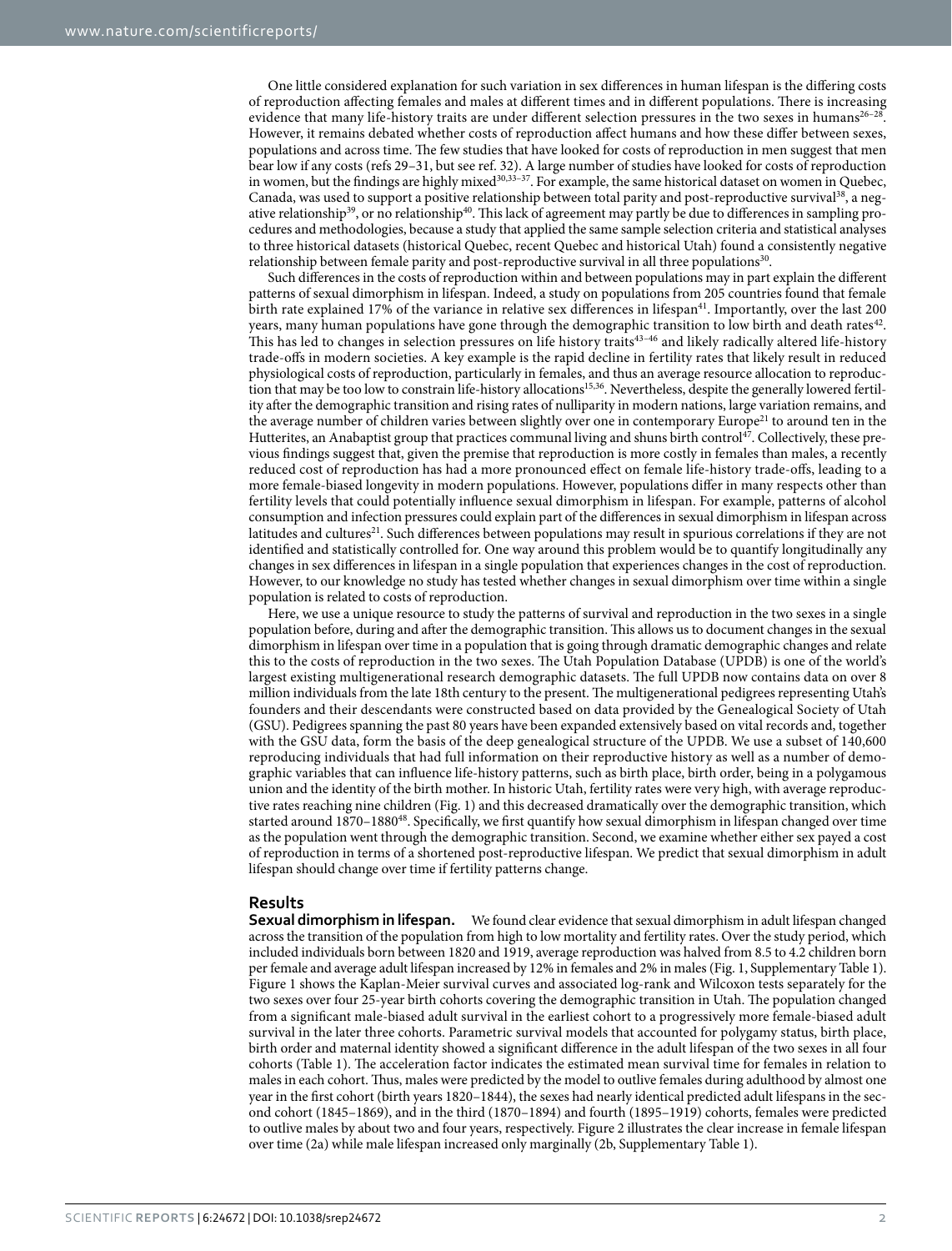

<span id="page-2-0"></span>

<span id="page-2-1"></span>

| <b>Birth cohort</b> | estimate | <b>SE</b> | 7.      |          | AF   |
|---------------------|----------|-----------|---------|----------|------|
| 1820-1844           | $-0.12$  | 0.004     | $-3.21$ | 0.0013   | 0.99 |
| 1845-1869           | 0.0039   | 0.002     | 2.11    | 0.035    | 1.00 |
| 1870-1894           | 0.029    | 0.001     | 2.15    | < 0.0001 | 1.03 |
| 1895-1919           | 0.048    | 0.002     | 2.52    | < 0.0001 | 1.05 |

**Table 1. Sex differences in lifespan over four birth cohorts in Utah.** Shown are parameter estimates (estimate) with associated standard errors (SE), z and p-values for the interaction between each birth cohort and sex obtained from parametric survival models. The acceleration factor (AF) indicates the estimated mean survival time for females in relation to males in each cohort.

In the early part of the 1800s a large proportion of the population suffered the hardships of migration into Utah. This may result in a robust surviving cohort and could have different effects on survival in the two sexes (a 'healthy migrant' effect<sup>49</sup>). The analyses detailed above includes all individuals with known birth and death information, regardless of whether they were born or died in Utah or elsewhere. To test for a healthy migrant effect in the early migrants, we compared individuals that migrated into Utah with individuals that spent their entire lives in Utah in birth cohort 2. This comparison showed that migration did not have a significant effect on survival in either sex during this time period (Supplementary Figure 1a, Parametric survival model: main effect estimate for the difference between migrants and non-migrants:  $-0.0005 \pm 0.003$ ,  $z = -0.16$ , p=0.87, interaction estimate between sex and migratory status:  $-0.004 \pm 0.004$ ,  $-0.82$ , p= 0.41). Because the first birth cohort did not contain any individuals that were born in Utah, a similar comparison was not possible in this early time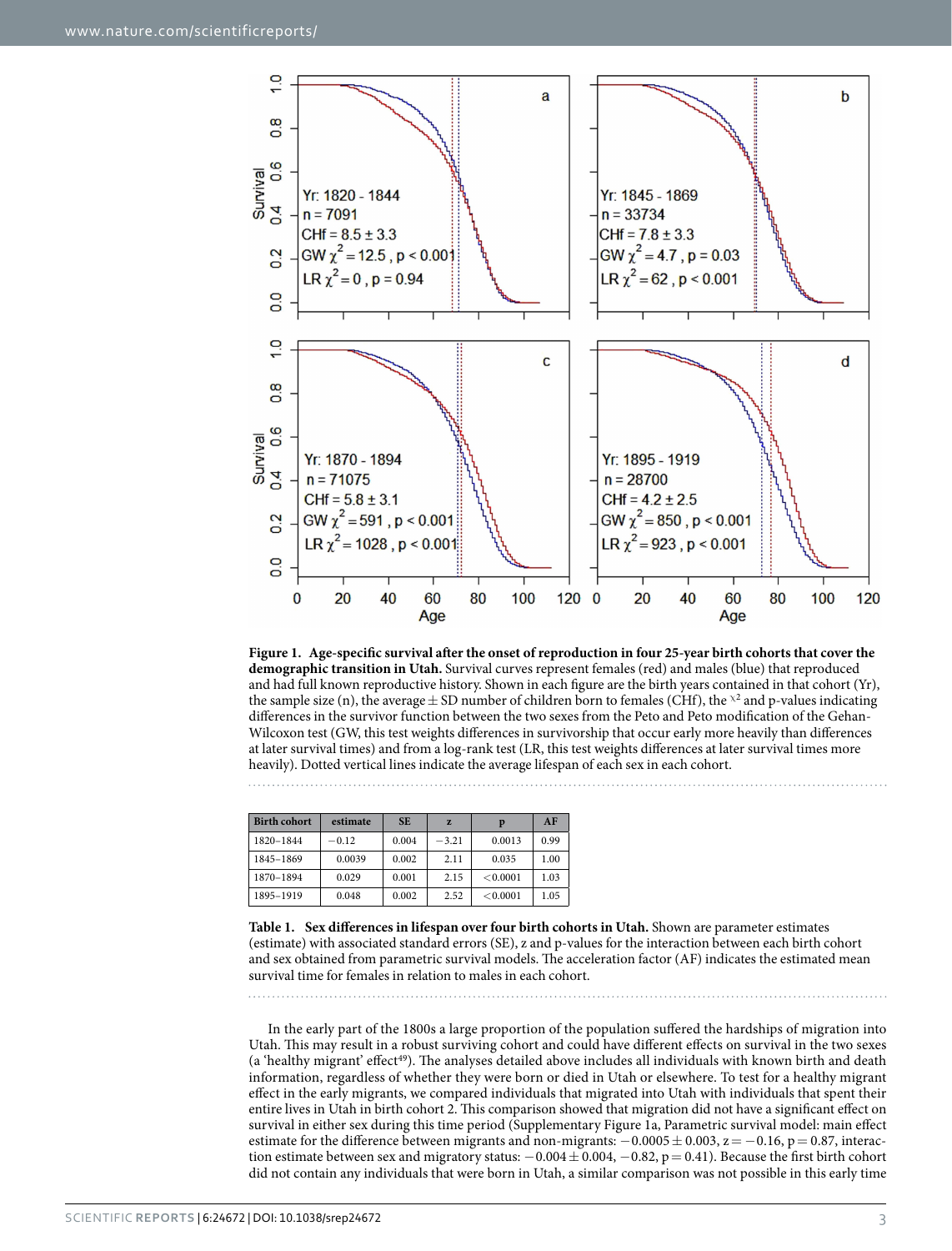

<span id="page-3-0"></span>**Figure 2. Change in adult survival over four 25-year birth cohorts.** Survival curves represent females (**a**) and males (**b**) that reproduced and had full known reproductive history. Colours indicate the birth years contained in each cohort. For sample sizes, see Fig. 2.



<span id="page-3-1"></span>

period. Instead, to validate the use of cohort 2 for comparing migrants to non-migrants, we compared migrants in cohort 2 with migrants in cohort 1 (Supplementary Figure 1b). This comparison showed that migration had similar effects on survival within each sex in these two time periods (parametric survival model: estimate for the difference between the two cohorts in males:  $-0.003 \pm 0.004$ ,  $z = -0.93$ ,  $p = 0.35$ , and in females: 0.005 $\pm$ 0.004,  $z = 1.2$ ,  $p = 0.22$ ). A healthy migrant effect is thus unlikely to be a major contributor to the male-biased lifespan in the early cohort.

**Sex differences in the reproduction-longevity trade-off.** We investigated the potential causes for the changed sexual dimorphism in adult lifespan over the study period by measuring changes in the relationship between reproduction and lifespan after the end of the potential reproductive period at age 55 (post-reproductive lifespan) of each sex across the time period. [Figure 3](#page-3-1) shows the relationship between reproductive effort and post-reproductive lifespan in the two sexes, based on grouped raw data of 118,911 individuals. We estimated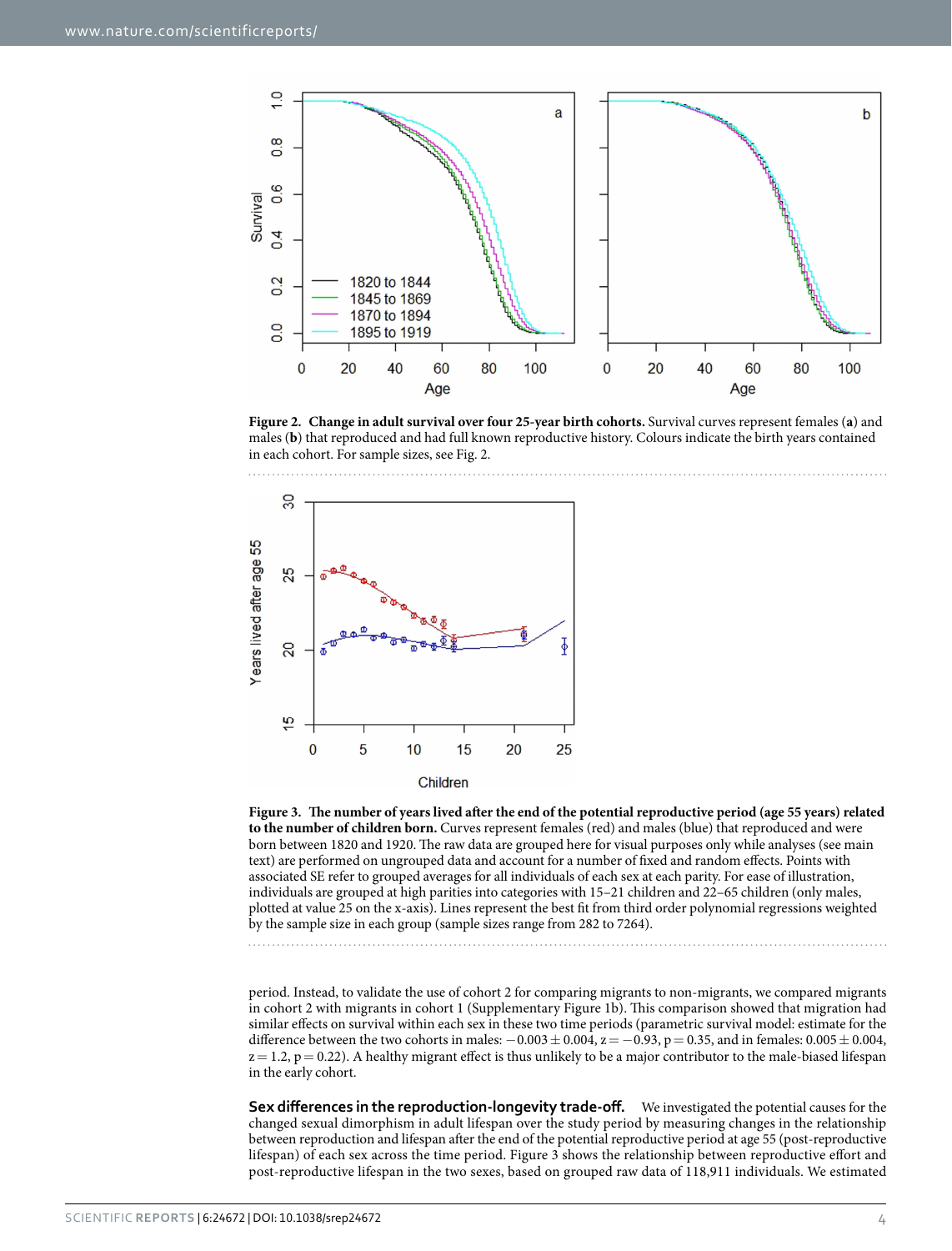<span id="page-4-0"></span>

| Number of<br>children | estimate  | <b>SE</b> | $\mathbf{z}$ | p        | AF     |  |  |  |  |
|-----------------------|-----------|-----------|--------------|----------|--------|--|--|--|--|
| Females               |           |           |              |          |        |  |  |  |  |
| $2 - 4$               | 0.0053    | 0.002     | 2.68         | 0.007    | 1.005  |  |  |  |  |
| $5 - 8$               | $-0.0090$ | 0.002     | $-4.56$      | < 0.0001 | 0.99   |  |  |  |  |
| $9 - 14$              | $-0.028$  | 0.002     | $-3.23$      | < 0.0001 | 0.97   |  |  |  |  |
| $15 - 21$             | $-0.042$  | 0.006     | $-6.58$      | < 0.0001 | 0.96   |  |  |  |  |
| Males                 |           |           |              |          |        |  |  |  |  |
| $2 - 4$               | 0.011     | 0.003     | 3.73         | 0.0002   | 1.011  |  |  |  |  |
| $5 - 8$               | 0.0091    | 0.003     | 3.27         | 0.001    | 1.0092 |  |  |  |  |
| $9 - 14$              | 0.0019    | 0.003     | 0.65         | 0.52     | 1.0018 |  |  |  |  |
| $15 - 21$             | 0.0032    | 0.005     | 0.70         | 0.48     | 1.0032 |  |  |  |  |
| $22 - 64$             | $-0.0074$ | 0.008     | $-0.89$      | 0.37     | 0.99   |  |  |  |  |

**Table 2. Sex differences in the effect of levels of reproductive investment on lifespan in individuals that survived until age 55 in Utah.** Shown are parameter estimates (estimate) with associated standard errors (SE), z and p-values for the effect of different levels of reproductive investment obtained from parametric survival models. The acceleration factor (AF) indicates the estimated mean survival time for individuals with increasing parity compared to individuals with one child.

the differences between the sexes in the linear slopes of the relationship between number of children born and post-reproductive lifespan in models that accounted for polygamy status, birth place, birth order, birth cohort and maternal identity. This showed that there was a trade-off between reproduction and post-reproductive lifespan in females, but not in males (posterior mode for the interaction between sex and number of children born: −1.12, Bayesian credibility interval (CI) =  $-1.23$  to  $-0.99$ , pMCMC =  $< 0.001$ ). This pattern was consistent across the four birth cohorts (The posterior modes for the interaction between sex and number of children born in four separate models, one for each birth cohort, ranged from  $-0.38$  to  $-0.77$ ). Separate models in each sex revealed opposing directions of the effect on post-reproductive lifespan in males and females of children ever born, with increasing parity being associated with decreased post-reproductive lifespan in women but increased post-reproductive lifespan in men (Sex-specific slopes: females: quadratic slope: −0.12, CI= −0.19 to −0.047, linear slope:  $-0.37$ , CI=  $-0.47$  to  $-0.29$ , males: quadratic slope:  $-0.076$ , CI=  $-0.11$  to  $-0.037$ , linear slope:  $0.33$ , CI = 0.23 to 0.44). An alternative analysis approach, using parametric survival models, found consistent results. Models showed a slight increase in lifespan for females with two to four children compared to females with one child and thereafter a progressive decline in female lifespan at higher parities. The acceleration factor indicates that females in the highest parity group with 15 children or more were predicted to live about 6 years shorter than females with one child ([Table 2\)](#page-4-0). In contrast, male lifespan was little affected by the level of reproductive effort with a predicted difference in mean lifespan of less than one year in the different parity groups ([Table 2\)](#page-4-0).

#### **Discussion**

In contrast to previous studies, which tend to treat time as a confounding variable (e.g.<sup>38</sup>), we here made use of the fact that the study population went through dramatic changes in fertility and lifespan over the study period, and investigated how this influenced the sexual dimorphism in adult lifespan. The average adult lifespan of the population increased over the demographic transition, mainly due to improvements in medicine and living conditions. Such improvements are likely to have similar positive effects on the lifespan of both sexes, yet we find a striking reversal from a male-biased to a female-biased adult lifespan in reproducing individuals over the span of only one century. Thus, the more pronounced increase in female adult lifespan compared to men during the second half of the study period must be due to other factors in addition to the increased living standard. Our focus on adult lifespan suggests that the shifting sexual dimorphism in lifespan is not due to potential shifts in gender biased infant mortality over time. Instead, we here argue that costs of reproduction is likely a contributing factor. These findings have implications for the predictions of future patterns of sexual dimorphism in human populations as global fertility patterns continue to change<sup>24</sup>. Further, biologically rooted differences between the sexes in lifespan are likely to be of importance for treatments in medicine, with special implications for bio-gerontology as we see global trends towards ageing populations<sup>25,[50,](#page-7-20)51</sup>.

Reproductive rates were comparatively high in Utah before the demographic transition and showed a marked decrease from about 1880 onwards [\(Fig. 1\)](#page-2-0). The higher female mortality in the early cohorts is mainly due to increased mortality during their reproductive years [\(Fig. 1](#page-2-0)). Women who died the same year in which they gave birth to their last child may often have died as a result of childbirth, and this proportion decreased over time (Supplementary Table 2). This may be explained by the higher average reproductive rate of the early time periods, because, given that each birth carries a small risk of maternal mortality, the cumulative risk of death that is directly caused by childbearing increases with increased parity<sup>52</sup>. In addition, medical advances in the later cohorts likely led to a much lower risk of death directly associated with childbirth. Crucially, we found that female lifespan beyond the reproductive years decreased with increasing parity ([Fig. 3](#page-3-1)). Thus, it seems likely that high rates of reproduction not only carries a direct cost in terms of an increased risk of death as a result of childbearing<sup>[52](#page-7-22)</sup>, but also carries physiological costs that result in a shortened lifespan due to trade-offs between reproduction and soma in females. This finding is consistent with the disposable soma theory of ageing<sup>13[,14](#page-6-8)</sup> and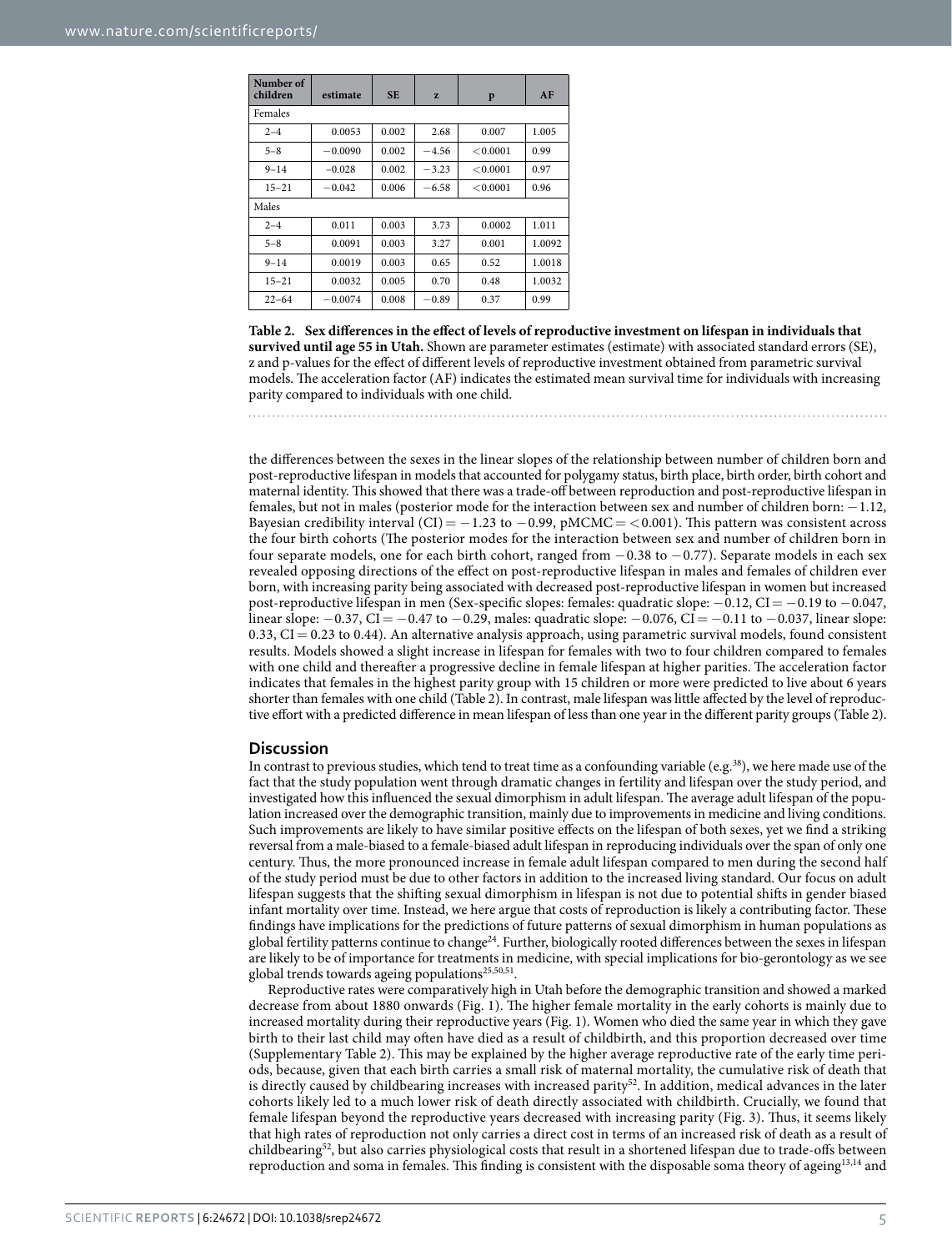supports the hypothesis that sexual dimorphism in lifespan is the result of different optimal trade-offs between reproduction and survival in the two sexes $1,4$  $1,4$ .

Our results are in line with the general pattern that sexual dimorphism in lifespan tends to increase with increasing average lifespan in the population<sup>[21](#page-7-0)</sup>. Increased male mortality compared to females has been attributed to social factors, such as consumption of alcohol and other drugs<sup>[21](#page-7-0)</sup>, and environmental factors, for example infections and other diseases in general affect men more strongly at all ages than women<sup>19</sup>. It has been suggested that stressful factors in general would influence men more negatively than women, thus increasing the excess of male mortality in stressful environments<sup>[53](#page-7-23)</sup>. Contrary to this, we found that males outlived women before the demographic transition, when environmental conditions would have been more stressful. In addition, male lifespan increased only slightly over time. Nevertheless, there may have been other differences in living circumstances. For example, it is commonly observed that women living under more adverse conditions tend to have higher fertility but die at a younger age[54.](#page-7-24) Therefore, while the different effects of childbearing on lifespan in the two sexes point to a role for biological effects, rather than purely social or economic factors<sup>55</sup>, a range of factors may contribute and warrant further study.

Our findings of sex-specific costs of reproduction build on the few previous studies that have compared the costs of reproduction in the two sexes in humans in general<sup>[29](#page-7-6),39</sup> and the Utah population in particular<sup>32,56</sup>. Two previous studies on the UPDD found a cost of preproduction in females and no, or a low, cost of reproduction in males. Both studies focussed on couples who entered into marriage during a 35 to 40 year time period around the time of the demographic transition, and our study thus extends the time period under study to a 100-year period. Penn and Smith<sup>56</sup> found that the costs of reproduction increased more with age in women than in men and that parity had an adverse effect on the survival of women, but not men, after age 50. Smith *et al.*[32](#page-7-7) found a similar effect, with a decreased lifespan after age 60 in women bearing six children or more compared to women with lower parities<sup>[32](#page-7-7)</sup>. The same study found some cost of reproduction in men, although the husband's longevity was less sensitive to reproductive history than their wife's<sup>[32](#page-7-7)</sup>.

The results of our study are subject to a few caveats. We limited our analyses to reproductive individuals because only reproducing individuals bear costs of reproduction. Individuals that did not reproduce, and hence did not suffer any costs of reproduction, showed markedly different patterns of sexual dimorphism in adult lifespan over time (Supplementary Fig. 2). Namely, adult lifespan was consistently female-biased, suggesting that the absence of a cost of reproduction leads to a female-biased longevity in all time periods. This finding further supports the notion that sex-specific costs of reproduction mediate shifting patterns of sex differences in mortality in this population. The data on non-reproductive individuals should, however, be interpreted with caution, because individuals may be classified as non-reproducers when there is a lack of data. Thus, this subset likely contains individuals that reproduced but did not have their reproduction recorded completely. Hence, we do not include formal analyses on these presumably non-reproductive individuals, but illustrate the patterns on the available raw data only in Supplementary Fig. 2. Further, by limiting our analyses of the relationship between completed fertility and lifespan to individuals that survived to the age of 55, we are potentially focussing on a biased subset of the population, consisting of the most robust individuals, because individuals that died as a result of childbearing or of other causes of death during middle adulthood were excluded. This would decrease our chances of observing a trade-off between fertility and lifespan if healthier, more robust individuals have both higher fertility and longer lifespans<sup>15,57</sup>. A previous study on the same population accounted for the effects of this type of mortality selection, and still found a cost of reproduction in terms of decreased post-reproductive survival in women as parity increased<sup>[30](#page-7-8)</sup>. Furthermore, men are less susceptible to the physiological risks of childbearing and hence such a mortality selection effect is expected to be stronger in females. Despite this, we find a trade-off in women, but not in men. Similarly, the hardships of migration may result in a robust surviving cohort and could have different effects in the two sexes<sup>[49](#page-7-19)</sup>. Contrary to this expectation, we found that the adult survival of individuals that migrated into Utah did not differ from individuals that spent their entire lives in Utah in individuals born between 1845 and 1869. The early immigrants to Utah (born 1820-1844) may have been subject to harsher conditions during migration, resulting in a healthy migrant effect. However, a comparison of early (born 1820–1844) and later (born 1845–1869) migrants into Utah showed no difference in the effects of migration on survival over time in women (Supplementary Fig. 2a). In men, there was a trend for higher survival in the early migrants, but this was not significant after accounting for fixed and random effects that can influence survival patterns (Supplementary Fig. 2b). These results suggest that, while the harsh conditions of the early migration may have to some extent selected for a more robust cohort of individuals, this did not have a strong effect on survival.

Patterns of resource acquisition vary dramatically both between and within human populations, and variation in acquisition can result in positive phenotypic correlations between life-history traits on an individual level if only low-acquisition individuals face a trade-o[ff15,](#page-6-9)[58.](#page-7-28) Thus, socioeconomic status (SES) is likely to influence costs of reproduction and lifespan, and the effects of SES may differ between the sexes<sup>59</sup>. However, previous studies on the UPDB that looked on the relationship between parity and parental longevity in both sexes found that patterns were not confounded by socioeconomic status $32,56$  $32,56$ . Thus, while average socioeconomic status in the population likely changed over time, it seem unlikely that our results are biased by sex-specific responses to such changes. Because infant mortality in historical Utah was comparatively low (see Supplementary Methods) it is possible that resource limitation was not a major constraint for individuals of any SES, and this may explain the lack of an effect of SES in previous studies. Another possible caveat of our study is its observational nature. Strong causal inference requires experimental manipulation, which is rarely possible in studies on natural populations. Nevertheless, several lines of evidence support our suggestion that sex-specific costs of reproduction is a driver of sexual dimorphism in lifespan. First, the gradual change in sexual dimorphism in lifespan in the population is accompanied by a concomitant decrease in average fertility. Second, we demonstrate a cost of reproduction in terms of reduced post-reproductive lifespan in females but not in males. Third, females showed a more pronounced increase in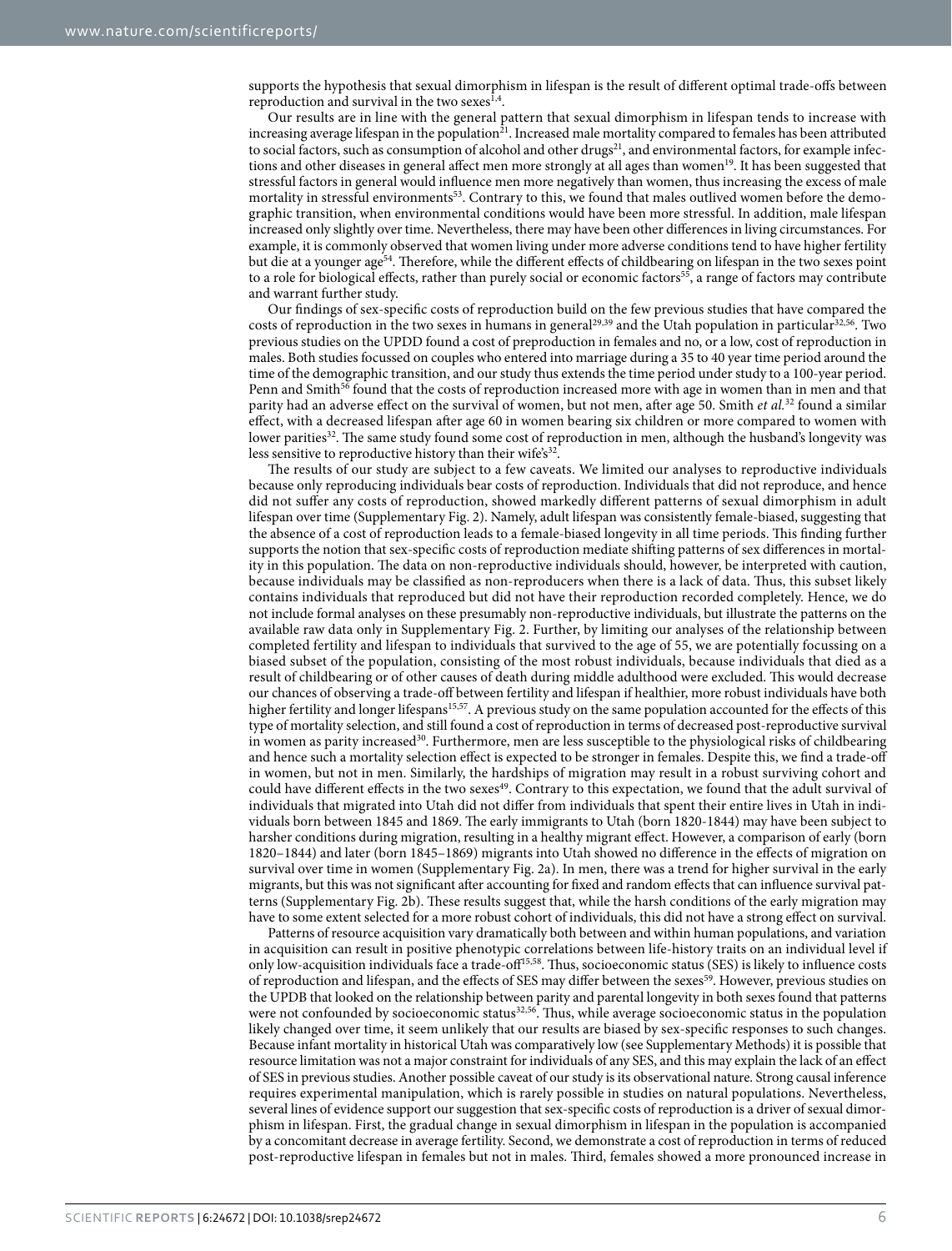lifespan over time relative to males. Taken together, these observations strongly suggest that costs of reproduction can influence sexual dimorphism in lifespan.

In conclusion, we found a shift from a significantly female-biased to a significantly male-biased mortality during a period of only one century in Utah. We show that this shift may partly be explained by the decreased costs of reproduction in females during the demographic transition. This illustrates the importance of considering biological factors when elucidating the causes of shifting mortality patterns in human populations. Our results have implications for demographic forecasts, because fertility patterns and expected lifespans are continuously changing throughout the world. Further, as populations show shifting age-distributions towards older age classes and average lifespans continue to increase, biologically rooted differences in lifespan in the two sexes can have important implications for the development of strategies to achieve heathy ageing.

#### **Methods**

**Data.** The Utah Population Database (UPDB) is one of the most comprehensive computerised genealogies in the world. We included individuals that were born between 1820 and 1920 and had full known reproductive histories, as well as full information on several individual level control variables: married polygynously (yes/no), born in Utah (yes/no), birth order (firstborn son, firstborn daughter, laterborn of either sex, to control for effects of inherited wealth), and the identity of the birth mother (to account for non-independence of individuals born in the same family). This resulted in a total sample size of 75,667 reproducing females and 64,933 reproducing males.

**Sexual dimorphism in lifespan.** We plotted Kaplan-Meir survival curves for the two sexes in four birth cohorts of 25 years each, including only individuals surviving to reproductive age. We tested for significant sex differences with log-rank and Wilcoxon tests in each cohort [\(Fig. 1\)](#page-2-0). We then proceeded with parametric accelerated failure time (AFT) survival models, that included as fixed effects polygamy status, birth in or outside of Utah, birth order and birth cohort. Sex was added as a stratified fixed effect to allow different baseline survival shapes for the two sexes. Observations were clustered by maternal identity. The interaction between sex and birth cohort indicates whether the two sexes differ in each cohort. Mortality during migration to Utah is likely to have had sex-specific effects on survival, we therefore tested for a healthy migrant effect with parametric survival models.

**Reproduction-lifespan trade-off.** We investigated the relationship between number of children born and post-reproductive lifespan with two approaches. First, in a Bayesian mixed-effects modelling framework. To focus on post-reproductive lifespan, individuals were required to live until age 55 or older. Models controlled for fixed effects as described above and maternal identity was included as a random effect. The initial model included the interaction between sex and both the linear and the quadratic (non-linear) term for number of children born. This was not significant and subsequently excluded from the model. Alternatively, post-reproductive lifespan can be analysed in a survival model framework, we thus applied parametric survival models to the same subset as above. We grouped the number of children born into six different levels representing low to high reproductive investment to obtain acceleration factors for different levels of reproductive output. Additional methods are available in Supplemental Methods.

#### **References**

- <span id="page-6-0"></span>1. Maklakov, A. A. & Lummaa, V. Evolution of sex differences in lifespan and aging: Causes and constraints. *Bioessays* **35,** 717–724, doi: 10.1002/bies.201300021 (2013).
- 2. Nussey, D. H., Froy, H., Lemaitre, J.-F., Gaillard, J.-M. & Austad, S. N. Senescence in natural populations of animals: Widespread evidence and its implications for bio-gerontology. *Ageing Res Rev* **12,** 214–225, doi: 10.1016/j.arr.2012.07.004 (2013).
- <span id="page-6-1"></span>3. Promislow, D. Mate choice, sexual conflict, and evolution of senescence. *Behavior Genetics* **33,** 191–201, doi: 10.1023/A: 1022562103669 (2003).
- <span id="page-6-4"></span>4. Trivers, R. L. In *Sexual selection and the descent of man* (ed B. G. Campbell) 136–207 (Aldine, 1972).
- <span id="page-6-5"></span><span id="page-6-2"></span>5. Williams, G. C. Pleiotropy, natural selection, and the evolution of senescence. *Evolution* **11,** 398–411, doi: 10.2307/2406060 (1957). 6. Bonduriansky, R., Maklakov, A., Zajitschek, F. & Brooks, R. Sexual selection, sexual conflict and the evolution of ageing and life
- <span id="page-6-3"></span>span. *Funct Ecol* **22,** 443–453, doi: 10.1111/j.1365-2435.2008.01417.x (2008).
- 7. Medawar, P. B. *An unsolved problem of biology*. 1–24 (Western printing services ltd., 1952).
- <span id="page-6-6"></span>8. Parker, G. A. In *Sexual selection and reproductive competition in insects* (eds M. S. Blum & A. N. Blum) 123–166 (Academic Press, 1979).
- 9. Clutton-Brock, T. H. & Isvaran, K. Sex differences in ageing in natural populations of vertebrates. *P Roy Soc B-Biol Sci* **274,** 3097–3104, doi: 10.1098/rspb.2007.1138 (2007).
- 10. Graves, B. M., Strand, M. & Lindsay, A. R. A reassessment of sexual dimorphism in human senescence: Theory, evidence, and causation. *Am J Hum Biol* **18,** 161–168, doi: 10.1002/Ajhb.20488 (2006).
- 11. Berg, E. C. & Maklakov, A. A. Sexes suffer from suboptimal lifespan because of genetic conflict in a seed beetle. *P Roy Soc B-Biol Sci* **279,** 4296–4302, doi: 10.1098/rspb.2012.1345 (2012).
- 12. Berger, D., Berg, E. C., Widegren, W., Arnqvist, G. & Maklakov, A. A. Multivariate intralocus sexual conflict in seed beetles. *Evolution* **68,** 3457–3469, doi: 10.1111/evo.12528 (2014).
- <span id="page-6-7"></span>13. Kirkwood, T. B. L. & Holliday, R. The evolution of ageing and longevity. *P Roy Soc B-Biol Sci* **205,** 531–546, doi: 10.1098/ rspb.1979.0083 (1979).
- <span id="page-6-8"></span>14. Kirkwood, T. B. L. Evolution of ageing. *Nature* **270,** 301–304 (1977).
- <span id="page-6-9"></span>15. Stearns, S. C. *The evolution of life histories*. 262 (Oxford University Press, 1992).
- 16. Flatt, T., Amdam, G. V., Kirkwood, T. B. L. & Omholt, S. W. Life-history evolution and the polyphenic regulation of somatic maintenance and survival. *Q Rev Biol* **88,** 185–218, doi: 10.1086/671484 (2013).
- 17. Reznick, D. Measuring the costs of reproduction. *Trends Ecol Evol* **7,** 42–45, doi: 10.1016/0169-5347(92)90104-J (1992).
- <span id="page-6-11"></span><span id="page-6-10"></span>18. Kawasaki, N., Brassil, C. E., Brooks, R. C. & Bonduriansky, R. Environmental effects on the expression of life span and aging: An extreme contrast between wild and captive cohorts of Telostylinus angusticollis (Diptera: Neriidae). *The American Naturalist* **172,** 346–357, doi: 10.1086/589519 (2008).
- <span id="page-6-12"></span>19. Austad, S. N. Why women live longer than men: Sex differences in longevity. *Gender Medicine* **3,** 79–92, doi: 10.1016/S1550- 8579(06)80198-1 (2006).
- <span id="page-6-13"></span>20. Kruger, D. & Nesse, R. An evolutionary life-history framework for understanding sex differences in human mortality rates. *Human Nature* **17,** 74–97, doi: 10.1007/s12110-006-1021-z (2006).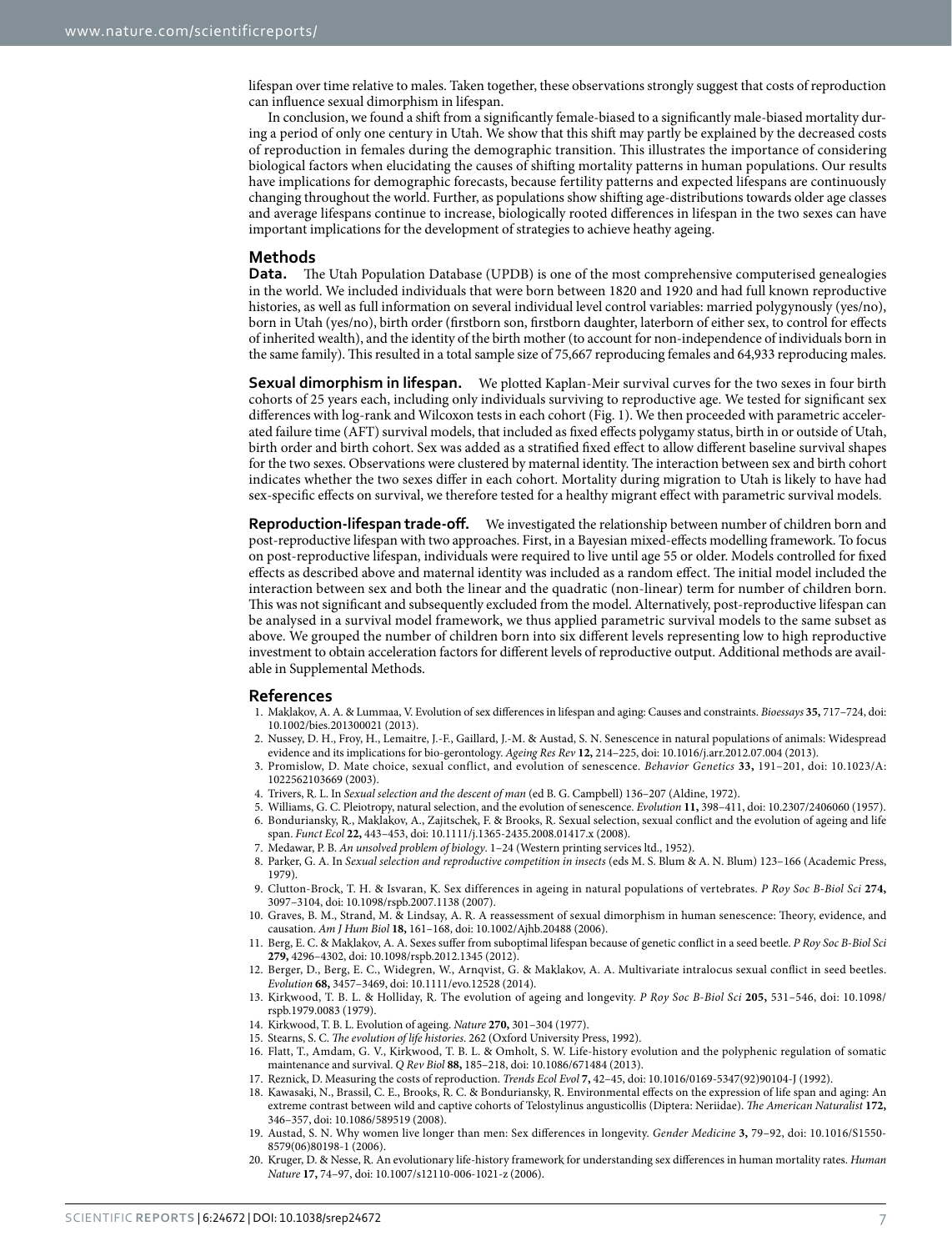- <span id="page-7-0"></span>21. Teriokhin, A. T., Budilova, E. V., Thomas, F. & Guegan, J. Worldwide variation in life-span sexual dimorphism and sex-specific environmental mortality rates. *Hum Biol* **76,** 623–641, doi: 10.2307/41466266 (2004).
- <span id="page-7-1"></span>22. *The population reference bureau*,<http://www.prb.org>(2015) (Date of access: 29/06/2015).
- <span id="page-7-2"></span>23. Beltrán-Sánchez, H., Finch, C. E. & Crimmins, E. M. Twentieth century surge of excess adult male mortality. *P Natl Acad Sci USA* doi: 10.1073/pnas.1421942112 (2015).
- <span id="page-7-3"></span>24. Olshansky, S. J., Carnes, B. A. & Brody, J. A biodemographic interpretation of life span. *Pop Dev Rev* **28,** 501–513, doi: 10.1111/j.1728-4457.2002.00501.x (2002).
- <span id="page-7-5"></span><span id="page-7-4"></span>25. Morrow, E. The evolution of sex differences in disease. *Biol of Sex Diff* **6,** 5, doi: 10.1186/s13293-015-0023-0 (2015).
- 26. Bolund, E., Bouwhuis, S., Pettay, J. E. & Lummaa, V. Divergent selection on, but no genetic conflict over, female and male timing and rate of reproduction in a human population. *P Roy Soc B-Biol Sci* **280,** 20132002, doi: 10.1098/rspb.2013.2002 (2013).
- 27. Stearns, S. C., Govindaraju, D. R., Ewbank, D. & Byars, S. G. Constraints on the coevolution of contemporary human males and females. *P Roy Soc B-Biol Sci* **279,** 4836–4844, doi: 10.1098/rspb.2012.2024 (2012).
- 28. Stulp, G., Kuijper, B., Buunk, A. P., Pollet, T. V. & Verhulst, S. Intralocus sexual conflict over human height. *Biol Let* **8,** 976–978, doi: 10.1098/rsbl.2012.0590 (2012).
- <span id="page-7-6"></span>29. Doblhammer, G. & Oeppen, J. Reproduction and longevity among the British peerage: the effect of frailty and health selection. *P Roy Soc B-Biol Sci* **270,** 1541–1547, doi: 10.1098/rspb.2003.2400 (2003).
- <span id="page-7-8"></span>30. Gagnon, A. *et al.* Is there a trade-off between fertility and longevity? A comparative study of women from three large historical databases accounting for mortality selection. *Am J Hum Biol* **21,** 533–540, doi: 10.1002/ajhb.20893 (2009).
- 31. Kaplan, H., Lancaster, J., Johnson, S. & Bock, J. Does observed fertility maximize fitness among New Mexican men? *Human Nature* **6,** 325–360, doi: 10.1007/BF02734205 (1995).
- <span id="page-7-7"></span>32. Smith, K. R., Mineau, G. P. & Bean, L. L. Fertility and post-reproductive longevity. *Soc Biol* **49,** 185–205, doi: 10.1080/19485565. 2002.9989058 (2002).
- <span id="page-7-9"></span>33. Hurt, L. S., Ronsmans, C. & Thomas, S. L. The effect of number of births on women's mortality: Systematic review of the evidence for women who have completed their childbearing. *Population Studies* **60,** 55–71, doi: 10.1080/00324720500436011 (2006).
- 34. Le Bourg, É. Does reproduction decrease longevity in human beings? *Ageing Res Rev* **6,** 141–149, doi: 10.1016/j.arr.2007.04.002  $(2007)$
- 35. Helle, S. & Lummaa, V. A trade-off between having many sons and shorter maternal post-reproductive survival in pre-industrial Finland. *Biol Let* **9,** doi: 10.1098/rsbl.2013.0034 (2013).
- <span id="page-7-16"></span>36. Jasienska, G. Reproduction and lifespan: Trade-offs, overall energy budgets, intergenerational costs, and costs neglected by research. *Am J Hum Biol* **21,** 524–532, doi: 10.1002/ajhb.20931 (2009).
- 37. Wang, X., Byars, S. G. & Stearns, S. C. Genetic links between post-reproductive lifespan and family size in Framingham. *Evol, Med And Publ Health* **2013,** 241–253, doi: 10.1093/emph/eot013 (2013).
- <span id="page-7-10"></span>38. Müller, H.-G., Chiou, J.-M., Carey, J. R. & Wang, J.-L. Fertility and life span: late children enhance female longevity. *J Geront A Bio Sci Med Sci* **57,** B202–B206, doi: 10.1093/gerona/57.5.B202 (2002).
- <span id="page-7-11"></span>39. Gagnon, A., Mazan, R., Desjardins, B. & Smith, K. R. In *Intl Studies Populat* Vol. 7 *International studies in population* (eds Tommy, Bengtsson & GeraldineP, Mineau) Ch. 10, 225–241 (Springer Netherlands, 2008).
- <span id="page-7-12"></span>40. Le Bourg, E., Thon, B., Légaré, J., Desjardins, B. & Charbonneau, H. Reproductive life of french-canadians in the 17–18th centuries: A search for a trade-off between early fecundity and longevity. *Exp Gerontol* **28,** 217–232, doi: 10.1016/0531-5565(93)90030-H (1993).
- <span id="page-7-13"></span>41. Maklakov, A. A. Sex difference in life span affected by female birth rate in modern humans. *Evol Hum Behav* **29,** 444–449, doi: 10.1016/j.evolhumbehav.2008.08.002 (2008).
- <span id="page-7-14"></span>42. Demeny, P. Early fertility decline in Austria-Hungary: A lesson in demographic transition. *Daedalus* **97,** 502–522, doi: 10.2307/20023825 (1968).
- <span id="page-7-15"></span>43. Courtiol, A. *et al.* The demographic transition influences variance in fitness and selection on height and BMI in rural Gambia. *Curr Biol* **23,** 884–889, doi: 10.1016/j.cub.2013.04.006 (2013).
- 44. Hed, H. M. E. Trends in opportunity for natural-selection in the Swedish population during the period 1650-1980. *Hum Biol* **59,** 785–797 (1987).
- 45. Liu, J. & Lummaa, V. An evolutionary approach to change of status–fertility relationship in human fertility transition. *Behav Ecol* **25,** 102–109, doi: 10.1093/beheco/art091 (2014).
- 46. Moorad, J. A. A demographic transition altered the strength of selection for fitness and age-specific survivial and fertility in a 19th century American population. *Evolution* **67,** 1622–1634, doi: 10.1111/evo.12023 (2013).
- <span id="page-7-17"></span>47. Tietze, C. Reproductive span and rate of reproduction among Hutterite women. *Fertil Steril* **8,** 89–97 (1957).
- <span id="page-7-18"></span>48. Bean, L. L., Mineau, G. P. & D. L. A. *Fertility change on the American frontier: Adaptation and innovation*. 1-295 (University of Californa Press, 1990).
- <span id="page-7-19"></span>49. Trovato, F. & Odynak, D. SES differences in life expectancy in Canada: immigrant and native-born populations. *J Biosoc Sci* **43,** 353–367, doi: 10.1017/S0021932011000010 (2011).
- <span id="page-7-20"></span>50. Seifarth, J. E., McGowan, C. L. & Milne, K. J. Sex and life expectancy. *Gender Medicine* **9,** 390–401, doi: 10.1016/j.genm.2012.10.001 (2012).
- <span id="page-7-21"></span>51. Oksuzyan, A., Juel, K., Vaupel, J. & Christensen, K. Men: good health and high mortality. Sex differences in health and aging. *Aging Clin Exp Res* **20,** 91–102, doi: 10.1007/BF03324754 (2008).
- <span id="page-7-22"></span>52. Hill, K., AbouZhar, C. & Wardlaw, T. Estimates of maternal mortality for 1995. *Bulletin of the World Health Organization* **79,** 182–193 (2001).
- <span id="page-7-23"></span>53. Wells, J. C. K. Natural selection and sex differences in morbidity and mortality in early life. *J Theor Biol* **202,** 65–76, doi: 10.1006/ jtbi.1999.1044 (2000).
- <span id="page-7-24"></span>54. Mondal, M. N. I. & Shitan, M. Relative importance of demographic, socioeconomic and health factors on life expectancy in low- and lower-middle-income countries. *Journal of Epidemiology* **24,** 117–124, doi: 10.2188/jea.JE20130059 (2014).
- <span id="page-7-25"></span>55. Lindahl-Jacobsen, R. *et al.* The male–female health-survival paradox and sex differences in cohort life expectancy in Utah, Denmark, and Sweden 1850–1910. *Ann Epidem* **23,** 161–166, doi: 10.1016/j.annepidem.2013.02.001 (2013).
- <span id="page-7-26"></span>56. Penn, D. J. & Smith, K. R. Differential fitness costs of reproduction between the sexes. *P Natl Acad Sci USA* **104,** 553–558, doi: 10.1073/pnas.0609301103 (2007).
- <span id="page-7-27"></span>57. Stearns, S. C. Trade-offs in life-history evolution. *Funct Ecol* **3,** 259–268, doi: 10.2307/2389364 (1989).
- <span id="page-7-28"></span>58. van Noordwijk, A. J. & Jong, G. d. Acquisition and allocation of resources: Their influence on variation in life history tactics. *The American Naturalist* **128,** 137–142, doi: 10.2307/2461293 (1986).
- <span id="page-7-29"></span>59. Hruschka, D. J. & Hagaman, A. The physiological cost of reproduction for rich and poor across 65 countries. *Am J Hum Biol* **27,** 654–659, doi: 10.1002/ajhb.22707 (2015).

#### **Acknowledgements**

This study has been approved by the University of Utah's Resource for Genetic and Epidemiologic Research and its Institutional Review Board. We thank the Pedigree and Population Resource of the Huntsman Cancer Institute, University of Utah (funded in part by the Huntsman Cancer Foundation) for its role in the ongoing